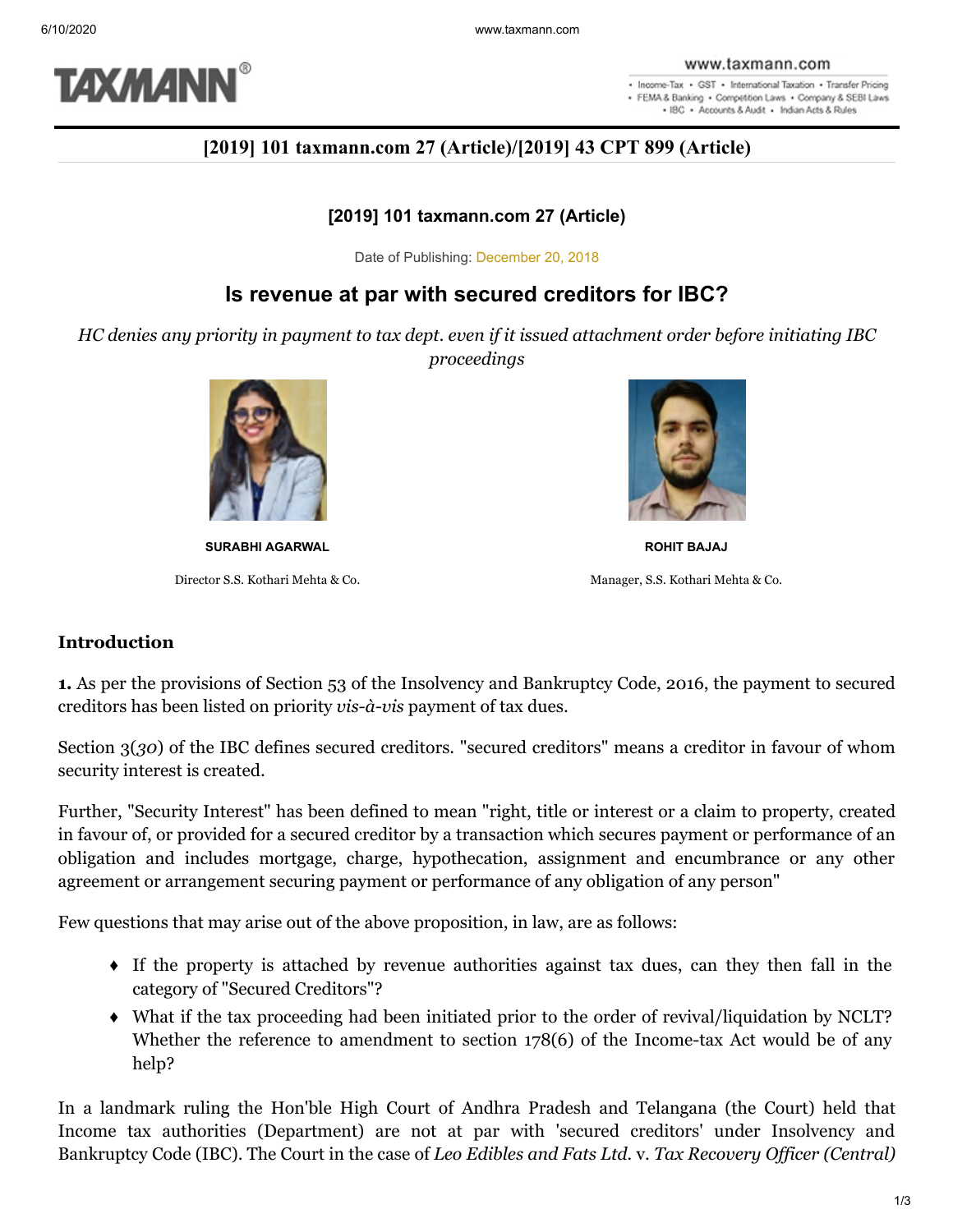[2018] 99 taxmann.com 226 (AP.) ruled that Department, not being a secured creditor, cannot claim the priority in respect of its claim and must take recourse in accordance with Section 53 of the IBC. Section 53 of the IBC provides the waterfall mechanism for distribution of assets and sets out the priority of payment of debts. According to this mechanism, government dues secure fifth position after liquidation cost, workmen's due/debts owed by secured creditors who have relinquished their security interest, employee dues and unsecured creditors.

## **2. Relevant facts of the case**

- ♦ Pursuant to the order passed against VNR Infrastructure Limited (Corporate Debtor) by the Hyderabad bench of the NCLT in accordance with provision of the IBC, a liquidator was appointed to liquidate the aforesaid company. Liquidator pooled the assets of the Corporate Debtor to form a liquidated estate and all such assets were to be sold by e-auctions.
- ♦ Leo Edibles and Fats Limited (petitioner) also participated in such auction and was declared the highest bidder for the commercial/residential building along with land. The petitioner duly complied with the direction of liquidator and made payment of 25% of the bid amount. Subsequent to deposit of 25% Petitioner came to know about existence of attachment against such property by department. Petitioner claims that on enquiry with registrar's office, it came to know that registrar would not entertain any registration request in view of attachment by the department.
- ♦ The petitioner then filed a writ petition before the court seeking:
	- an interim order directing department to recall the attachment and directing registrar to register sale of property in its name, and
	- a direction to the liquidator not to insist upon the petitioner for paying the balance sale consideration till registration of sale deed in its favour.
- ♦ During initial hearing The Court passed an interim order denying petitioner's request of not depositing the balance amount till sale deed registration and asked to meet the direction of the liquidator. Court, however, directed the liquidator not to disburse any amount paid by petitioner pending further order from the Court.
- ♦ The petitioner argued that section 33 of the IBC imposed a moratorium on initiation and continuation of legal proceeding by or against corporate debtor from the date of appointment of liquidator. The department opposed the argument stating that since the tax proceeding had been initiated prior to the liquidation proceeding under the order of the NCLT. Accordingly, neither provisions of IBC nor amended section 178(6) of the Income-tax Act would be applicable in the instant case.

## **2.1** *Court's observations and judgment*

- ♦ Section 178 of the Income-tax Act provides for a priority in appropriation of the amount set aside by the liquidator for clearance of the tax dues. However, where the company is under liquidation in accordance with provisions of the IBC, section 178 stands inapplicable by virtue of amendment.
- ♦ The Court observed that department does not enjoy the status of secured creditor on par with "secured creditors by a mortgage or other security interest", who can avail of the provision of section 52 of the IBC.
- ♦ Further, the Court referred to the case of *Anant Mills Ltd. (in liquidation)* v. *City Deputy Collector* [1972] 42 [Comp. Cas 476 \(Guj.\)](https://www.taxmann.com/fileopen.aspx?id=101010000000031081&source=link) wherein the Hon'ble Gujarat High Court observed that the purpose of attachment appeared to be to prevent the private alienations of the property by the